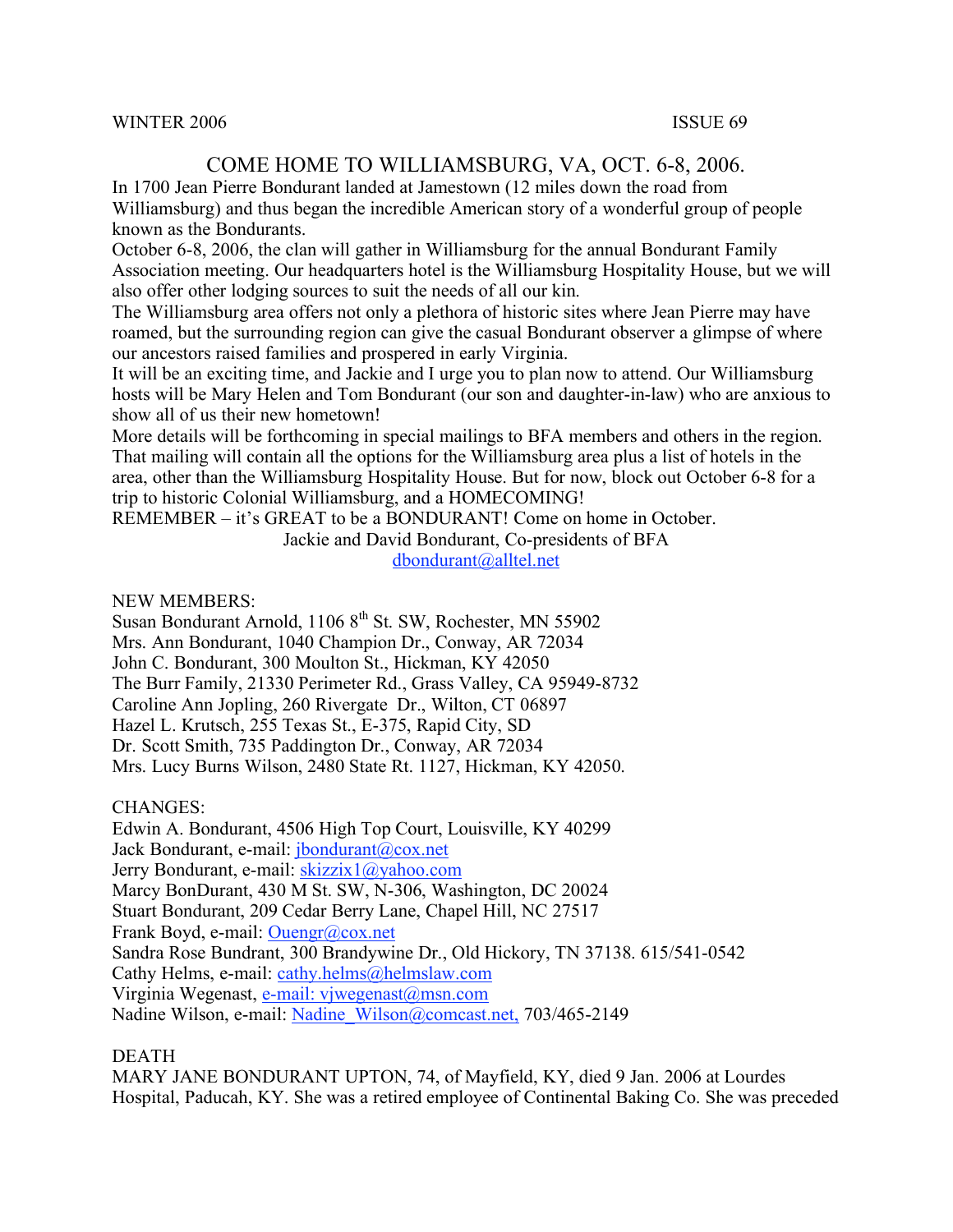in death by one sister. Her parents were Harvey D. Bondurant and Mary Ruth Hamilton. Survivors include her husband Dan Upton; two sons Danny Upton of Mayfield and Don Upton of Hendersonville, TN; one daughter Cheryl Holt of Mayfield; one brother Harvey "Buddy" Bondurant of South Fulton, TN; one sister Ruth Jean Dodd of Lone Oak; 8 grandchildren and 4 great grandchildren. Funeral by Rev. Jon Faraone of the First Presbyterian Church, of which she was a member.

### **QUARANTINED**

[Rev. Wayne L. Bondurant shared this – how true!]

The inhabitants of this place have been stricken with GENEALOGY FEVER, an infectious and deadly disease.

#### SYMPTOMS

BLOODSHOT EYES from excessive exposure to computers, microfilm and microfiche readers; SORE FINGERS from writing, typing and filing;

HEART PALPITATIONS at the site of gravestones, or old trunks filled with letters, pictures and memorabilia;

POCKETS AND FILES filled with pencils, pens, and note papers;

ERRATIC SPEECH patterns punctuated with dates, places, and names of Pilgrims and princes; and

NERVOUSNESS AND COLD SWEATS while awaiting the arrival of the daily mail. INCURABLE ! ! !

## **DARBY BONDURANT AND HIS DESCENDANTS**

Sharon Kingen (5190 N 500 West, McCordsville, IN 46055; sakingen@hrtc.net) has undertaken a monumental task of writing biographies of more than 150 persons, all descendants of Darby Bondurant.

"I have tried to put in as much documentation as I have had available. There is an introduction that encourages people to locate primary source material to be added. **We need the people who are closest to the sources to get involved here to put the facts together.**

I'm also sending you a photo that I took of a tombstone in the Wolf Creek Cemetery, Parke Co., IN, of the stone of Joseph Bondurant Thomas, son of Daniel Thomas and Mary M. Bondurant. It was interesting to discover that my own Indiana research had not turned up this family before."

> Biographical Sketch #1 **DARBY BONDURANT**

By Sharon Kingen (sakingen@hrtc.net)

Darby Bondurant was born 1 Jan. 1749 (http://vaimage.lob.va.us/Bible/33256/index.html Bible Record Image, and http/lvaimage.lob.va.us/Bible/25386/index.html Bible Record Image; the Martindale Manuscript Collection, Indiana State Library; BFA Newsletter #41, p. 7; however BFA #35, p. 1, and #36, p. 6, show him born 7 Jan. 1749. {**1. Which date is correct?**}) He was almost certainly born in VA, and spent his boyhood in and around the James River in what became Goochland, Cumberland, and Buckingham Cos., VA, but there is no official confirmation of that. He is often identified as a son of John Bondurant and Sarah Rachel Taylor Moseley (e.g. Martindale) but to date no official documents have come to light verifying this connection. (**2. Can anyone PROVE this lineage?**)

Darby married 1<sup>st</sup> Ruth Agee on 16 Oct. 1771 (Bible record above). The marriage is thought to have occurred in Buckingham Co., VA. (**3. Any official confirmation of that?**)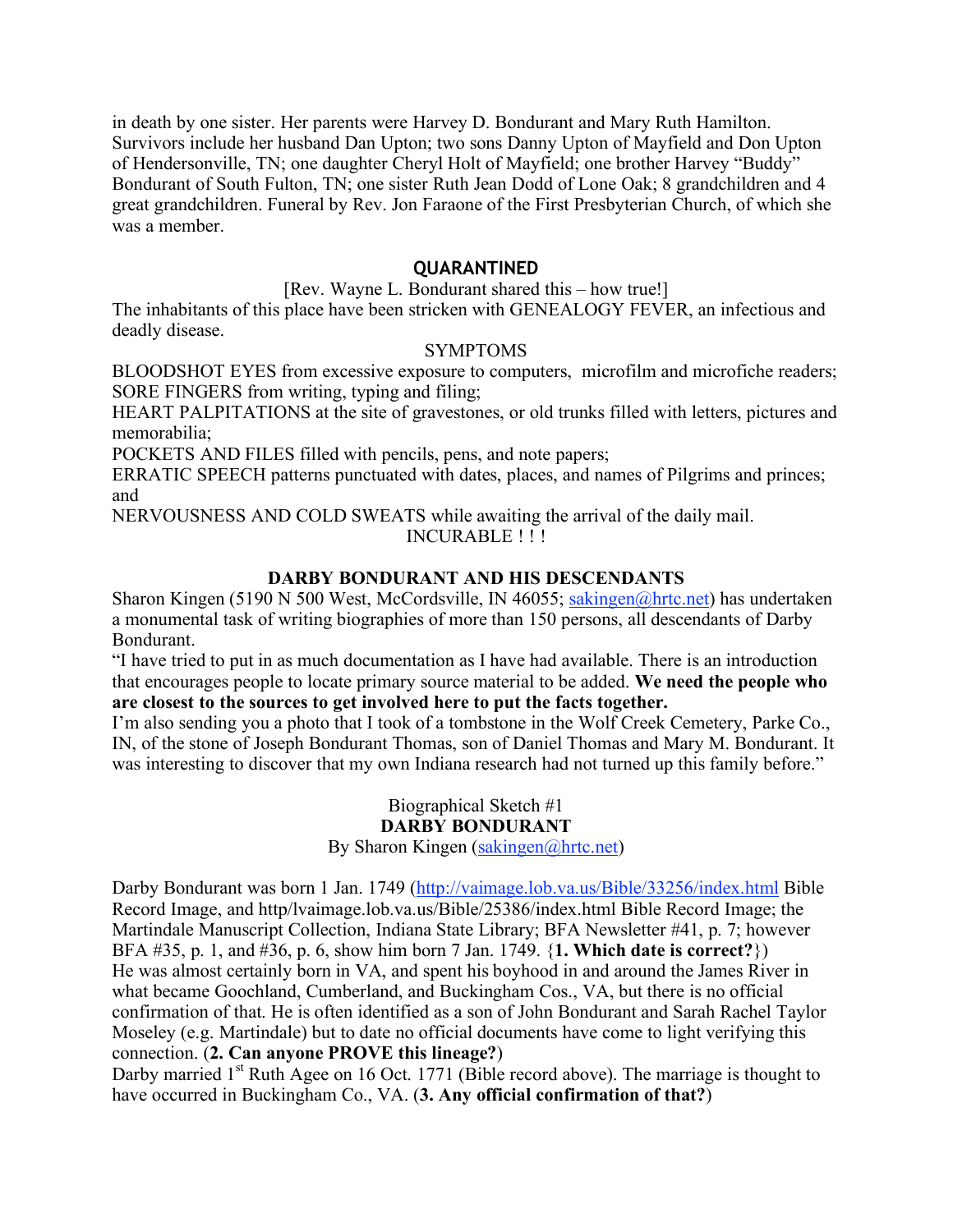Ruth Agee was born 2 Jan. 1748 (BFA #41, p. 7) in Albemarle Co., VA (BFA #36, p. 6), was the daughter of James Agee and Mary or Marie Elizabeth Faure (Ford) (BFA #12, p. 18) and the granddaughter of Jacques (James) Faure (Ford) and Ann Bondurant, who was the daughter of Jean Pierre Bondurant. (**4. What sources are there to verify this Ford-Agee lineage?**) Although Darby's ancestry is as yet unconfirmed, there is sufficient evidence to confirm that he, too, was a descendant of Jean Pierre Bondurant. thus Darby and Ruth were cousins\*. After his marriage, he began to appear on the tax lists. He first appeared in 1773 in Buckingham Co. He was still there in 1774. He and Ruth had five children between 1773 and 1779: Benjamin, Joseph, David, Mary, and James Agee (Bible record above). However, on 1 Dec. 1781 Ruth Agee Bondurant reportedly died (BFA #41, p. 7). Unfortunately there is no official documentation to prove that this date is accurate, and her place of burial is unknown. Darby, now a widower [with young children], continued to appear in the tax lists in Buckingham Co., VA, in 1782 and 1783. The *Surveyor's Plat Book of Buckingham Co., VA*, shows that on 11 Dec. 1783, 290 acres on the south branches of Sharp's Creek were surveyed for "Derby Bondurant," adjoining Joseph Goode and Bondurant's own line. Thus he apparently owned property in this vicinity prior to 1783. Sharp's Creek is a tributary of the Slate River [which rises in Buckingham Co., and empties into the James River on its south side]. The south branches of Sharp's Creek extend westward to Route 20, about a mile south of the present town of Centenary, which lies about 3 miles south of the James River. VA Highway 622 is in this vicinity, but about a mile further south.

On 12 July 1786 in Buckingham Co., VA, Darby Bondurant married [2<sup>nd</sup>] "Lucey" Hall (Bible record above). (Ancestry.com database "Virginia Marriages 1740-1750," shows the groom as Dabney Bondurant and lists the location.) (*The Huguenot Magazine* #20 shows the year as 1787; BFA #36, p. 6 shows the month as June; BFA #41, p. 7 shows the month as Oct.). The Rev. Rene Chastain was the minister ("Marriages Performed 1786-1793 by the Rev. Rene Chastain," *Virginia Genealogical Society Quarterly*, Vol. 3, No. 4), BFA #20, p. 9, shows that Thomas Hall, Jr. was the Surety. Lucy's birth date is unknown, BFA #31, p. 7.) The parents of Lucy are at this time unconfirmed. According to Martindale, "Lucy Hall Bondurant had a bachelor brother, Thomas Hall, born 5-6-1749, died 2-10-1822." There is no corroborating evidence to verify this. Darby and Lucy had two children: Samuel and Thomas [born] between 1780 and May 1792 (Bible record above).

On 14 Aug. 1792 Darby (listed as Derbey) was granted the previously surveyed 290 acres in Buckingham Co., VA (most likely the land near Sharp's Creek surveyed in 1783) (Grant #26, 1793, p. 723). On 11 Dec. 1795 Darby's land adjoined John Falwell's 100 acres which adjoined land of James Couch, Joseph Cunningham, Mrs. Tapscott, and a warrant for a 1783 grant to Charles Cottrell. On 3 Oct. 1797 Darby had 143.5 acres surveyed adjoining his own line and those of Mrs. Tapscott and John Winfrey. At this point he would have owned at least 433+ acres of land and probably more if, as the 1783 survey indicates, he owned adjoining land prior to this survey.

He was still living in Buckingham Co., VA, in 1800. The tax list shows 1 white male over 21, a slave over 16, a slave aged 12-16, and 4 horses. He paid \$1.36 in tax. This census indicates that all four of his sons by his first marriage were out of the household (his two youngest sons would have been under 21). According to a letter written 2 Aug. 1950 by Grady Garrett, President of the Huguenot Society of the Founders of Manakin in the Colony of Virginia (Martindale), Darby was a Constable from 1798-1805. He also appeared in the 1810 census of Buckingham Co., VA. the entry shows that there were 4 whites in the household and 12 slaves. Of the white persons, there was a male over 45 (Darby), a female over 45 (Lucy), and two males aged 16 to 21 (their sons Samuel aged about 21, and Thomas aged about 18).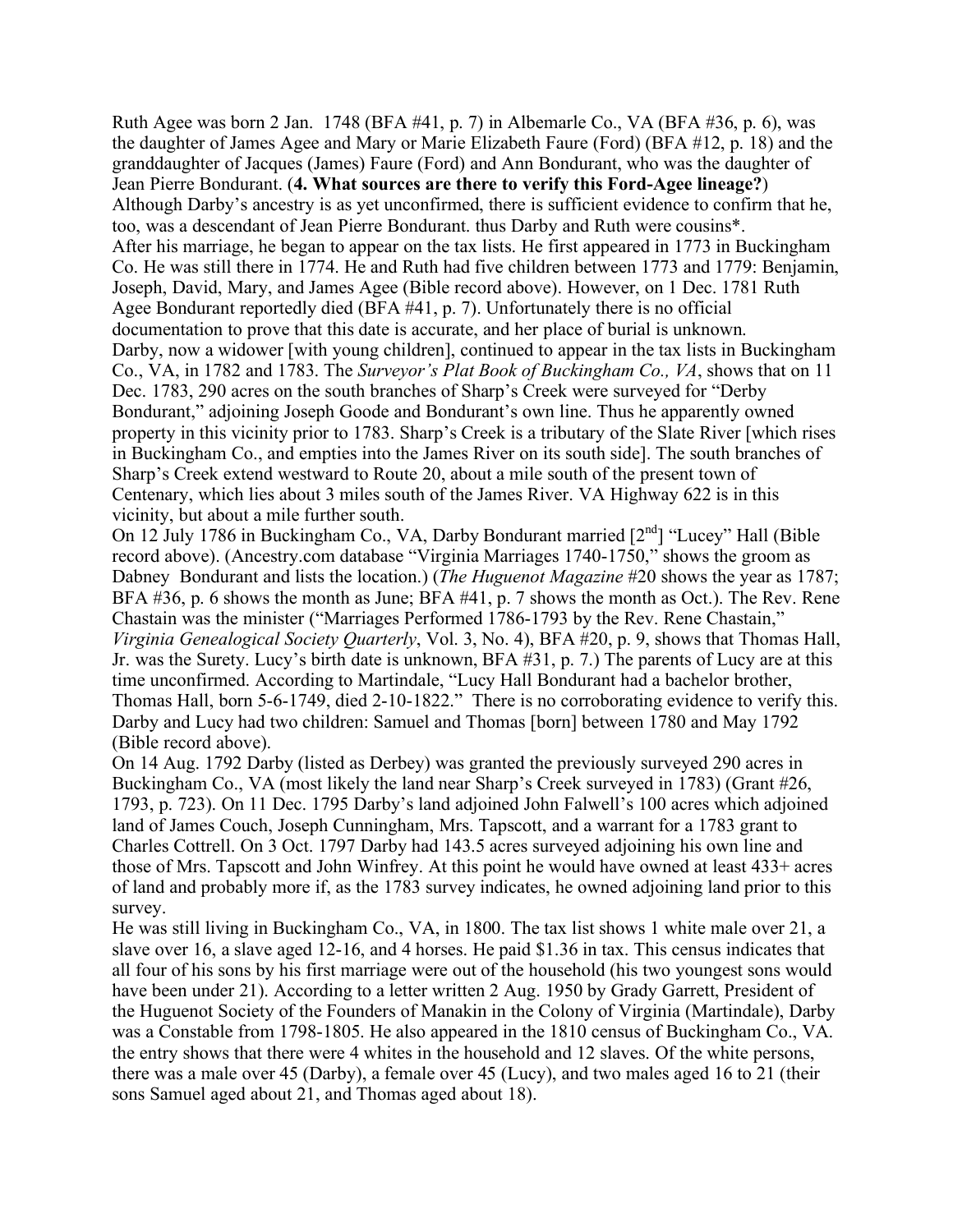The *Surveyor's Plat Book of Buckingham Co., VA*, shows that on 23 May 1810 George Tabscott owned 156.75 acres on both sides of Rock Island Creek adjoining Tabscott's own line and those of R. Slaton, Burgess, and Darby Bondurant. On 31 Aug. 1810, Tabscott added 6 acres to his survey which adjoined his own line and those of Mrs. Tabscott and Darby Bondurant. Rock Island Creek and Little Rock Island Creek are tributaries of the James River, with Little Rock Island joining Rock Island about two miles south of the James River. However these two branches are about 2 miles apart further upstream (i.e. at a point due west of Centenary). If Darby owned property near Rock Island Creek, which adjoined his property on Sharp's Creek, he must have owned a large tract. However, if his property lay on Little Rock Island Creek, which a later survey of land for two of his sons implies, the tract could have been much smaller because Little Rock Island Creek is only about a mile west of Centenary. Lucy Hall Bondurant reportedly died on 23 Nov. 1817 (Martindale; BFA #41, p. 7). While there is no official verification of that date, she was deceased by 1820 because she is not listed in the census. Darby was still residing in Buckingham Co., VA in 1820 (indexed in Ancestry.com as Darley, but the name as written is Darbey). He was living in the area designated as New Canton although this canvassing area was apparently quite large. It is doubtful that he was actually living in the village of New Canton as this was nine or more miles from the location of his land. He, aged over 45, was the only white person in the household. He had with him three slaves, 2 males and 1 female. He is listed as being engaged in agriculture. Listed beside him were Samuel and Thomas Bondurant, both of whom were aged 26 to 45, most likely his sons. Darby reportedly died 1 Nov. 1828 (BFA #36, p. 6; Martindale; however BFA #38, p. 9 shows death as 1821) [in] Buckingham Co., VA (BFA #36, p. 6), but again there is no official documentation to prove that date. Also there is no record of where either Lucy or Darby were buried. Furthermore, there is no existing will or probate record. No doubt these records were destroyed when the Buckingham County Court House burned [in 1869]. Based on the Bible record, Darby had five children by his first wife Ruth Agee: Benjamin, Joseph, David, Mary, and James. Somewhat later he had two additional children, Samuel and

Thomas, by his second wife Lucy Hall.

\* A biographical sketch published in *History of Fulton Co., KY*, p. 67, written by Donald C. Bondurant, identifies Darby as a grandson of Jean Pierre Bondurant, and son of John Bondurant. The majority of researchers seem to link Darby to John, but there is no documentation to prove this lineage. If Ruth's lineage is accurate, and Darby was the son of John, then Darby and Ruth were first cousins once removed.

Another biographical sketch of a descendant of Darby (Benjamin T. Bondurant, son of C.P., grandson of Benjamin, and great grandson of Darby) which appears in *Goodspeed's History of Tennessee*, provides accurate information about the Tennessee settlers, but says that Darby was born in France. There is no indication that the report is accurate.

*A Record of the Agee Family*, by P.M. Agee, which is often used as a resource pertaining to Darby, shows that Darby Bondurant and Ruth Agee had only 2 children. Bible records make it quite clear that this information is incomplete, and that Darby and Ruth had five children, although he and Lucy [his second wife] had only two.

**Editor's note:** I have before me a photocopy of the two Family Record pages (of the original four printed in that Bible) of a Mathew Carey Bible published at Philadelphia between 1801- 1816. This Bible has been called "the Darby Bondurant Bible," and cited often. I will try to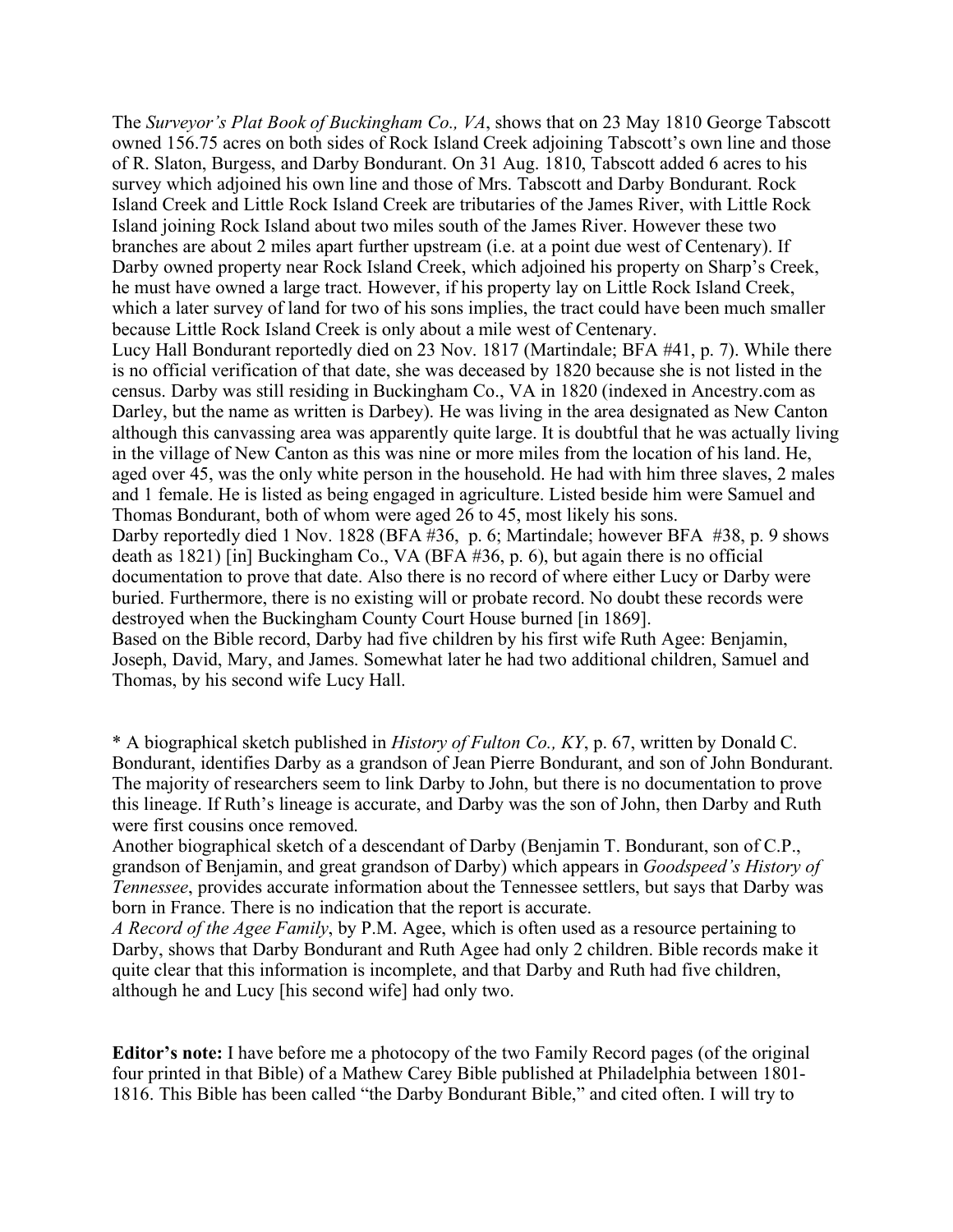answer Sharon's question as it relates to this document:

1. Darby's birth: "Darby Bondurrent was born the 7 January 1747" [it is easy to mistake the 1 and 7, since the top line is indistinct].

The only additional information I can share is that Darby's signature appears on four VA Legislative Petitions, found at VA Archives in Richmond. 11/10/1786, a petition about the Baptist Church. 10/17/1787, a petition about Tillotson [Anglican/Episcopal] Parish, Buckingham Co. 10/24/1788, having to do with dams. 11/11/1791, about tobacco.

### Biographical Sketch #14 **VIRGINIA ANN BONDURANT** Daughter of Benjamin Bondurant and Sarah E. Moseley Granddaughter of Darby Bondurant and Ruth Agee, his first wife By Sharon Kingen

Virginia Ann Bondurant was the daughter of Benjamin Bondurant and Sarah E. Moseley (BFA #38, p. 5). Her name as Virginia Ann is confirmed in will records (see below). She was also the granddaughter of Darby Bondurant and his first wife Ruth Agee (Bible record posted at http://vaimage.lob.va.us/Bible/33256/index.html Bible Record Image, and http://lvaimage.lob.va.us/Bible /25386/index.html Bible Record Image). She was born 21 Aug. 1814 (Dennis research document) in KY (1850 census). If this report of her birthplace is accurate, it means that the family moved from VA to KY sometime between the birth of James E. in 1811 or 1813, and Virginia Ann's birth in 1814. A female child of the correct age does appear in Benjamin's household in the 1820 census of Shelby Co., KY. She would probably have been a child when she moved with her parents to Weakley Co., TN.

No doubt Virginia Ann spent much of her youth growing up in Dresden, TN, which could not have been much more than a village at the time. She was only 15 1/2 when she first married on 21 Jan. 1830 (Dennis), probably in Weakley Co., TN, although that remains unconfirmed. Her spouse was Willie Bayless or Bayliss (his will, see below, shows the name as Bayless, but the Bible record posted at http://vaimage.lob.va.us/Bible/33256/index.html Bible Record Image shows the spelling as Bayliss). He was born 25 Dec. 1803 (Dennis) location unknown. One file on Ancestry.com World Tree (DeeAnna's Family) shows him as the son of Britain and Sally Bayless of North Carolina, but no documentation is provided to verify this claim, and the file does not indicate where Willie was born. What this file does support is that Willie's marriage to Virginia Ann was relatively brief. It shows that Willie Bayless died 9 Jan. 1838. (Dennis' research gives the same date).

His will was posted at http://222.rootsweb.com/~tnweakle/will\_bayless\_willie.html, was recorded in Weakley Co., TN, and shows that he and Virginia had one child, a son named Thomas Cullin (Cullen in some documents), who would have been about 7 when his father died. It would appear that Willie was looked upon favorably by other members of the family because the Bayliss name as well as Thomas Cullin reappears in the names of children. Note in this will, the horse named Bertrand must have been something more than a farm animal.

#### Will of Willie Bayless (p. 164)

I, Willie Bayless of the County of Weakley and State of Tennessee, being of sound and disposing mind do hereby make and publish this my last will and testament hereby revoking all former and other wills or codicils by me at any time heretofore made and published.

and 1<sup>st</sup> I wish my funeral expenses and all of my just debts of whatsoever kind first paid and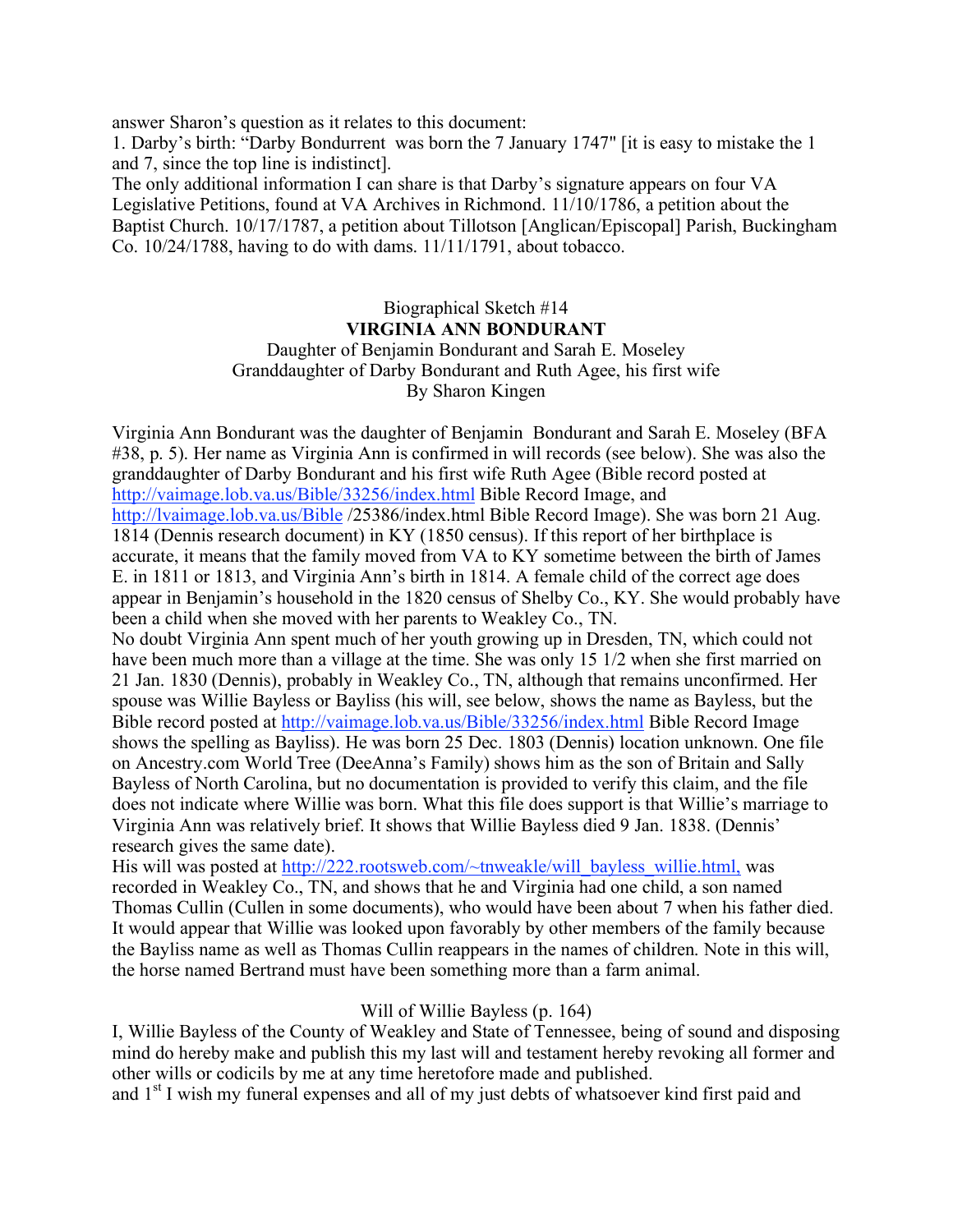satisfied out of estate which I desire shall be done by my executors as far as possible by the collection of the debts due me.

And  $2<sup>nd</sup>$ , I give and bequeath to my beloved wife VIRGINIA ANN BAYLESS as her absolute property to be disposed of as she thinks proper, my negro girl Eliza, aged about 17 years, 2 feather beds, bedsteads and furniture of her own selection, also two good substantial farm horses, my gold watch and an eight day metal [mantle?] clock and one yoke of work oxen and my wagon and yoke. Also two milch cows and [page 165] their calves to be selected by her out of my stock of cattle, and all of my stock of hogs that I may own and possess at my death – and also the necessary farming utensils to cultivate and carry on the farm and all suitable and necessary household and kitchen furniture, provided she continues to keep house and carry on the farm after my death, and if she should not choose to do either then latter articles from the words "and also" I wish sold by my executors the proceeds of such sale applied to my wife's use and benefit.  $3<sup>rd</sup>$  It is my will and wish and I do order and direct that should my wife choose to keep house and carry on a farm after my death that she have the use of the farm where I now live should I die seized and possessed of the same, free from rent or charge of any kind so long as she wishes to cultivate the same or until she marries, but should my wife not choose to cultivate the farm or should die or marry before my son Thomas Cullin arrives at lawful age, then and in that case or in the happening of either of said three events, I wish my executor to rent out said farm or sell the same as they may think most to the interest of my estate and the proceeds of the rent or sale to apply to the education support and maintenance of my son Thomas Cullin and the balance to be given to him on his arrival at the age of 21, all moneys belonging to my estate to be placed at interest that is not wanted to execute some provision in this my last will and testament.  $4<sup>th</sup>$ , I further give and bequeath to my wife \$100 in money out of my estate to be raised and paid to her by my executors as soon after my death as possible and also on the stock of provisions hand at my death of every kind, but the foregoing bequests and provisions in favor of my wife are expressly made on condition that she relinquishes right of dower out of my real estate in favor of our son Thomas Cullin Bayless. [Her right of dower was 1/3 of Willie's real property at the time of his death, hers to use for her lifetime.]

5th, It is my will and desire and I specially request George Smith of who[m] I purchased one half of the horse Bertrand, to return to my estate the \$100 I paid him for said horse, and the note he holds of mine for \$900 the balance of the purchase money, but should said Smith refuse to rescind said contract then and in that case I hereby authorize and empower my executors to advertise and sell my interest in said horse to the highest [bidder] on a credit of 12 months. 6<sup>th</sup>, The use, possession and enjoyment of all the rest and residue of my estate not herein already disposed of, I give to my beloved wife Virginia Ann Bayless during her natural life or widowhood or until my son Thomas Cullin arrives at the age of 21. On the happening of either of which events the whole of my property both real and personal and effects of any and every kind whatsoever not herein before disposed of otherwise, I give bequeath and devise to my son Thomas Cullin Bayless and should he die before he [page 166] arrives at the age of 21 years and at his death my wife should still be living in that event I give and devise the whole of my estate to my wife Virginia Ann Bayless out of the use and profits of my estate. It is my wish and desire that my wife or executors or both should suitably cloth[e], support and educate my son Thomas Cullin.

 $7<sup>th</sup>$ , If my wife should not continue to keep house and carry on the farm after my death in that case it is my will and desire that my executors should sell all my perishable property except negroes and such other articles as I have already given my wife, on a credit of twelve months, and that they hire out the negroes except the one given to my wife and place the proceeds of such sale and hire on interest for the benefit of my estate the interest to be used for the joint support of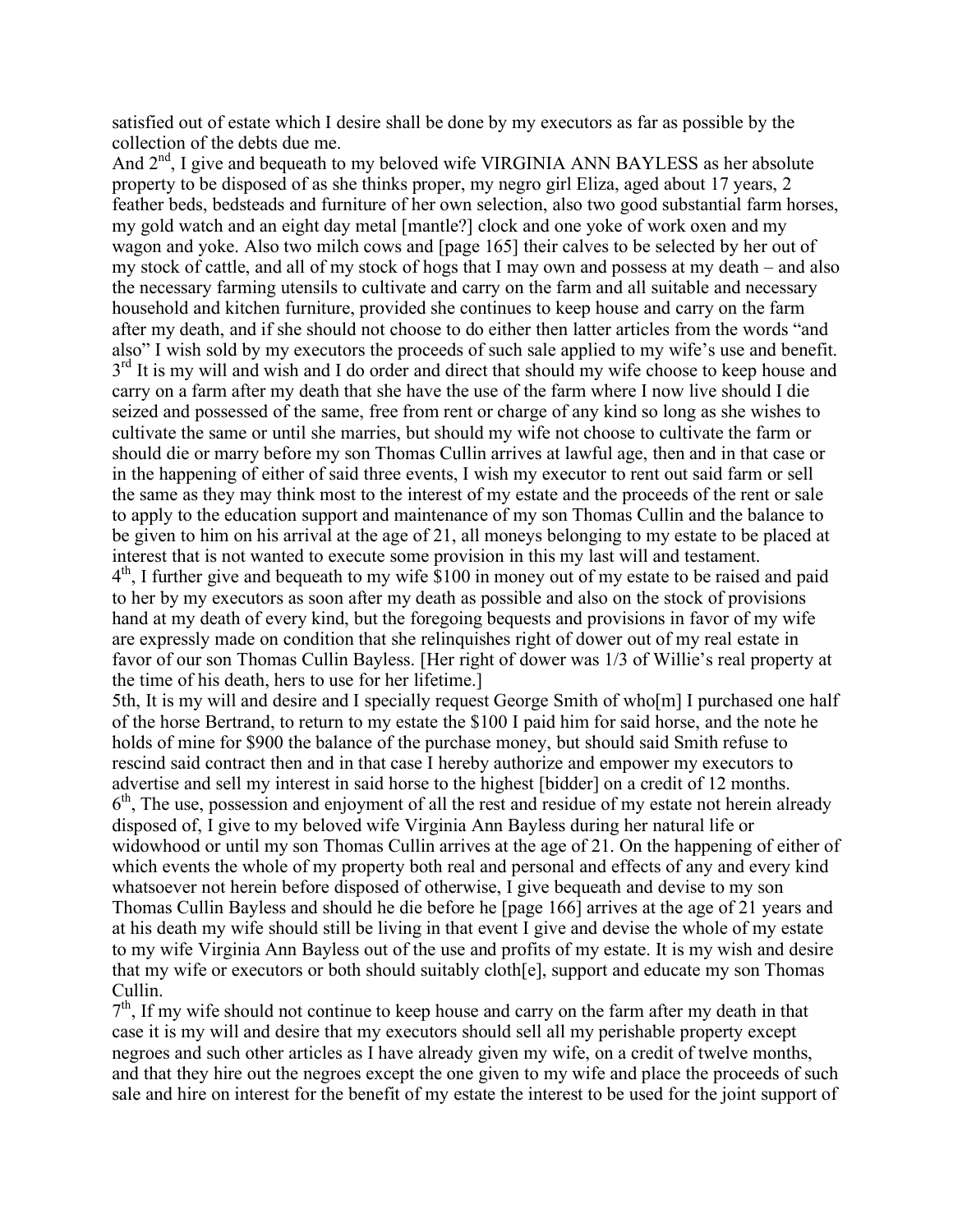my wife and our son Thomas Cullin until she died or marries or he arrives at full age [21] in either of which events the whole [page 167] of the interest and principal of such funds shall go to Thomas C. Bayless.

 $8<sup>th</sup>$ . It is my will and wish that my executors as soon after my death as convenient shall sell on a credit of twelve months all my perishable property my negroes excepted herein specially given and bequeath[ed] to my wife – and lastly I hereby constitute and appoint my esteemed friend James H. Moran and John A. Gardner executors of this my last will and testament and my beloved and affectonate wife Virginia Ann Bayless, guardian of our infant and minor son Thomas Cullin Bayless hereby again revoking all former and other wills by me at any time heretofore made and published.

In testimony of this solemn act and in witness of this my last will and testament, I have hereunto subscribed my name and affixed my seal this  $7<sup>th</sup>$  day of January in the year of our Lord 1838. Willie Bayless (seal)

Signed, sealed and executed in the presence of us the date above written both of whom have witnessed the same at the request and in the presence of the testator. Benjamin Bondurant Jas. E. Bondurant

Proven in open court 5<sup>th</sup> day of February 1838.

Typed and submitted by Sandy Thompson Mattox. Taken from: Historical Records Project - Official Project @465-44-115, Copied under Works Project [Progress?] Administration, Nov. 25, 1938.

It is worth noting that the two witnesses to this will were Virginia Ann's father and brother. Also the tax list of 1842 in Weakley Co., TN, shows that the heirs of Willie Bayliss were charged tax on one slave valued at \$600. Apparently, the use of the plural "heirs" was in error here, however. (No other tax lists were checked for further information on Willie Bayliss's heir or heirs.)

According to the Bible record posted at http://lvaimage.lib.va.us/Bible/33259/index.html Bible Record Image (and repeated in Dennis' research document), Virginia Ann Bondurant Bayliss married  $2<sup>nd</sup>$  on 24 Dec. 1839 William C. Jones, most likely in Weakley Co., TN, but there is no governmental document to verify this. William was born 5 Jan. 1805 in Henry Co., KY (at http://lvaimage.lib.va.us/Bible/33259/index.html Bible Record Image; *Goodspeed's History of Tennessee* [see below] verifies the year and place.). This couple appeared in the 1840 census of Weakley Co., TN. That entry shows that William was aged 30-40, Virginia was aged 20-30. With them was a male aged 5-10, most likely Thomas Cullin Bayliss. They were also residing in Weakley Co., TN in 1850 (listed as W.C. Janes), but the household included only the two of them plus an unidentified young man named J.N. Julen [sic], aged 25, born AL or MA (record is difficult to read) who is described as a farmer. W.C. is listed as age 45, born KY, a farmer with \$2500 in real estate. Virginia is shown as age 35, born KY.

According to the biography of William C. Jones (see below), Virginia Ann died 19 Oct. 1857 (same date is listed in Dennis). She was buried in the Jones Cemetery, in or near Salem, Weakley Co., TN. **(1. Where did I get this information? No such town appears in the** *Atlas of Tennessee***. Was this Salem Township? Where is this cemetery? Is the same as the New Salem Cemetery?)**

There is no evidence in the census records or in the biography of William C. Jones, that Virginia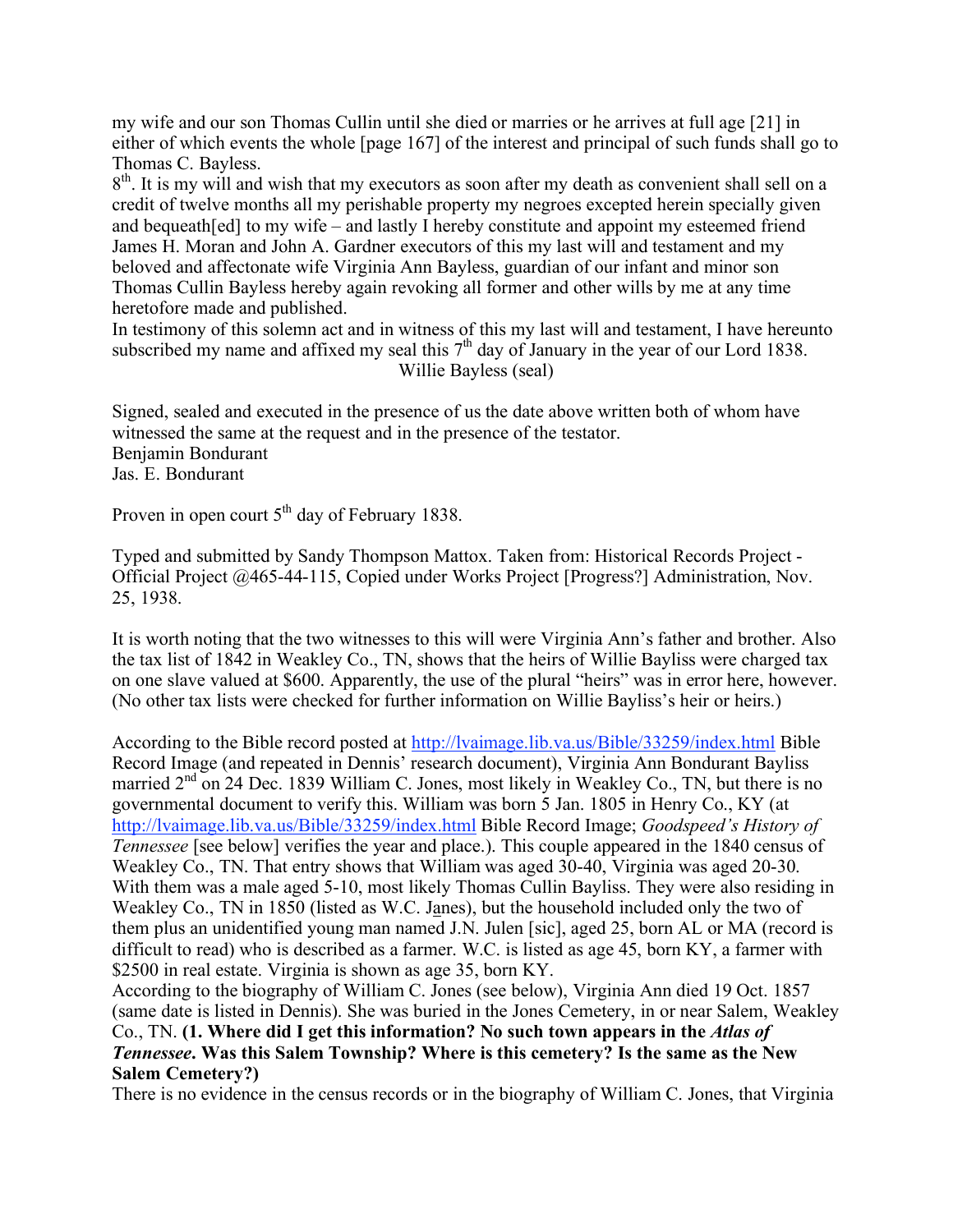Ann and William Jones had any children.

On 28 Dec. 1858 in Dresden, Weakley Co., TN, William C. Jones married [second] SARAH E. BONDURANT at http://lvaimage.lib.va.us/Bible/33259/index.html Bible Record Image . Dr. T.C. [Thomas Cotton] Edwards, Jones' former wife's brother-in-law was one of the witnesses. The Bible record also shows that Sarah E. Bondurant was born 15 Dec. 1828. What it does not spell out is that Sarah E. was his former wife's niece, and the daughter of Hillary H. [Hack] Bondurant and Unity Jolly Terrell (Dennis), both of whom were deceased by 1839. Tax records (http://www.rootsweb.com/~tnweakle/1847taxlist\_7.html) shows that William C. Jones was Sarah's guardian at least in the year 1847. Sarah E. Bondurant and William C. Jones had two children: Hillary H.B. and Margaret Unie "Maggie" Jones.

The Bible record posted at at http://lvaimage.lib.va.us/Bible/33259/index.html Bible Record Image shows that W.C. Jones died 3 March 1886. The following biographical sketch from *Goodspeed's History of Tennessee*, posted at http://www.rootsweb.com/!tnobion/weakley/ij.html confirms the month and year of death:

*WILLIAM C. JONES (deceased), is a son of Israel and Margaret (Connor) Jones, and was born in Henry Co., KY in 1805. Israel Jones was born in VA, and at an early day moved to KY and there resided until 1825, when he came to Weakley Co., TN, and was one of the few men who assisted in making the first settlements.*

*William C. [Jones] was married Dec. 24, 1839 to Vaginia [sic] (Bondurant) Bayliss, who was born in 1814 in KY. Soon after marriage Mr. Jones bought property near Dresden. His wife died Oct. 19, 1857, and December the following year he married Sarah Bondurant, daughter of Hillary and Unity (Terrell) Bondurant. Mrs. Jones was born in 1828 and is the mother of two children: Hillary B. and Maggie (Mrs. E.J. White of Fort Worth, Texas).*

*Mrs. Jones' grandfather, John Terrell, was the original owner of the land on which Dresden is now located. He was one of Weakley County's first white settlers and lived for some time where the court house now stands, and afterward where Mr. W.C. Scott's home now is. the first court ever held in the county was held in his sheep pen.*

*Our subject owned about 1,000 acres of land and although not a rich man, he left his family in good circumstances. He died March 1886. His wife and son Hillary have since lived on the home place, which is under the skillful management of the latter, and are doing well. Mr. Jones was a Democrat, but previous to the [Civil] war was a member of the old Whig party and was a Presbyterian in religious belief.*

The Bible record posted at http://lvaimage.lib.va.us/Bible/33259/index.html Bible Record Image shows that Israel Jones was born 25 July 1774, and died 1 April 1860. Margaret Jones was born 10 June 1778, and died 6 Dec. 1858. The Bible record also shows that Sarah E. Bondurant Jones died 29 April 1907.

In summary, Virginia Ann Bondurant married twice, but she had only one surviving child, Thomas Cullin Bayliss, son of her first husband.

Information about Sarah Bondurant Jones' children will be included in her biographical sketch.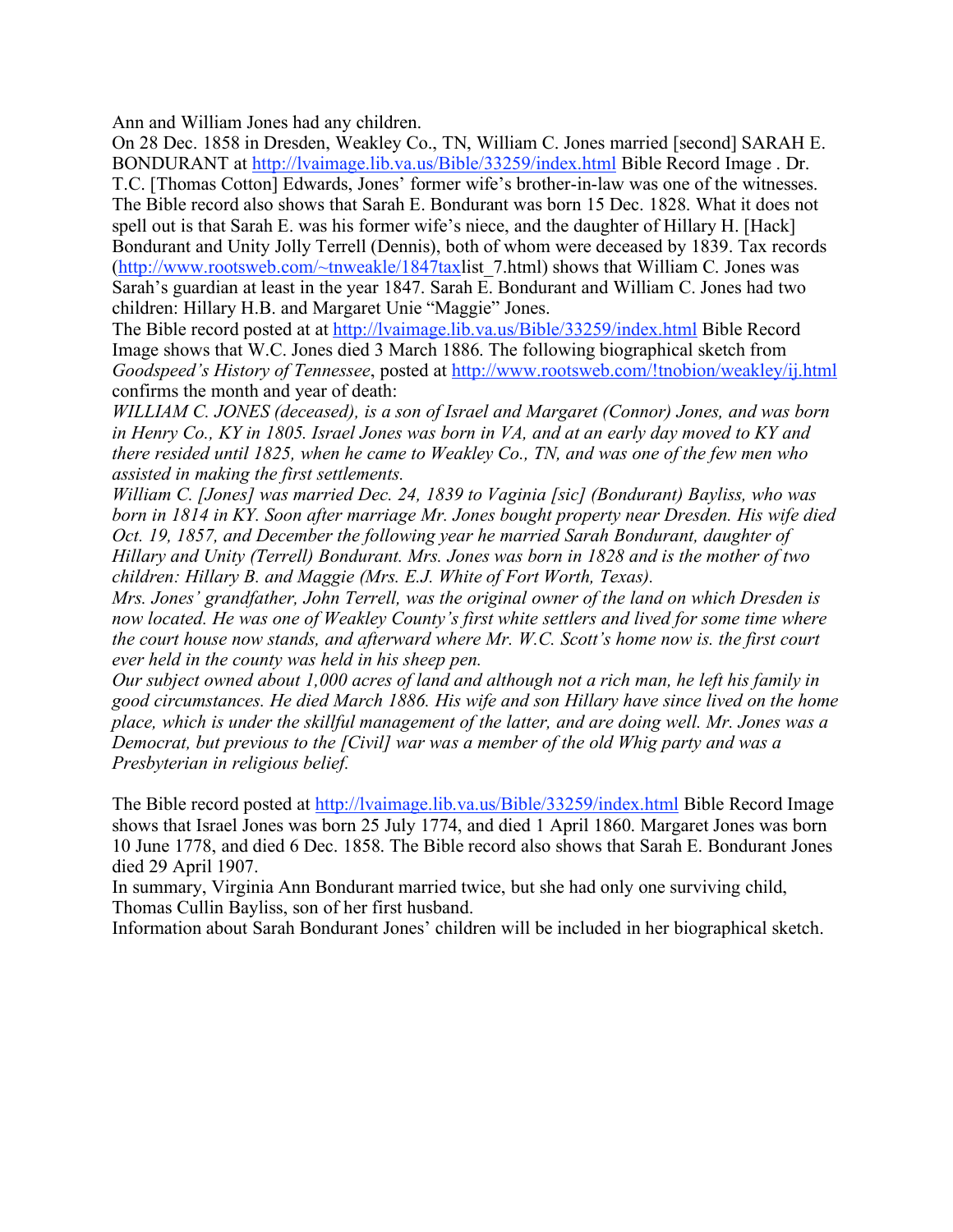

**GRAVESTONE OF JOSEPH B. AND PERMELIA A. TAYLOR THOMAS.**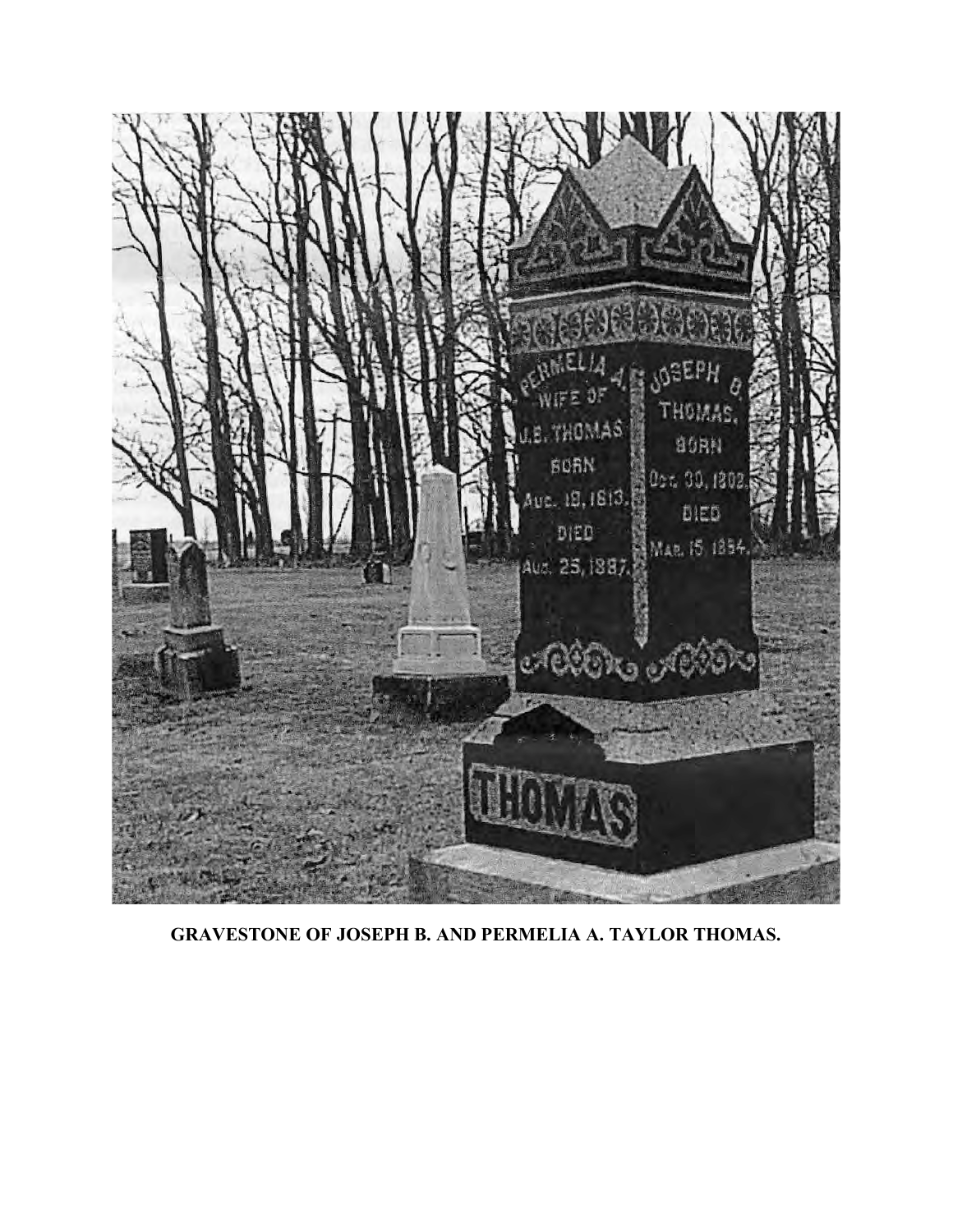#### Biographical Sketch #30 **JOSEPH BONDURANT THOMAS** Son of Daniel Thomas and Mary M. Bondurant Grandson of Darby Bondurant and Ruth Agee By Sharon Kingen

Joseph Bondurant Thomas was born 30 Oct. 1808 (tombstone, Wolf Creek Cemetery, Parke Co., IN; catalog posted at http://members.tripod.com/~karoann/wolfcreek-S-Z. html) in Virginia censuses). He was in his father Daniel's household in the 1810 and 1820 censuses of Buckingham Co., VA. He would have been about 17 years old when his father died. In 1830 he was still living in the household of his widowed mother Mary in Buckingham Co., VA. Whether Joseph married before leaving VA or after arriving in OH, or possibly even somewhere between, is unknown. Indeed little is known about his wife. Her name was Permelia A. Taylor. She was born 18 Aug. 1813 (tombstone, Wolf Creek Cemetery) in VA as were both of her parents (census records). Apparently Joseph and Permelia married about 1833 or 1834. They were residing in Salem Township, Highland Co., OH in 1840. With them were three daughters and one son. In 1850 the family was still residing in the same location. the record shows that Joseph was 10 years older than Permelia although some other records, including their tombstones, indicate that their ages differed by only about 5 years. The list of children that appears in this census does not match the age categories recorded in 1840, unfortunately. Thus there is some possibility that this sketch may omit one or more of their children. The best data available at this time indicates that Joseph and Permelia had 6 children, all of whom were born in OH: Mary Ann, George, Sarah, Louesa [sic] L., Eliza F., and Ruth I. The research of Ruby Talley Smith shows that they also had a son named Joseph Darby Thomas, but he never appears in any census records with the family. **(1. Does anyone have confirmation yea or nay about Joseph Darby Thomas? Do we have any dates on him? Place of burial?)** In the mid-1850s Joseph, Permelia and all of the children moved to Jackson Township, Fountain

Co., IN. This county is located in the west-central part of the state. The area they chose, which is near the small town of Wallace, is generally level and excellent for farming. However there are also many streams and gullies in this vicinity. Jackson Township is in the southeastern corner of the county. Immediately south lies Park Co., IN, home of Turkey Run State Park, one of the prettiest parks in the state, especially in the fall. Parke county is also well known for its multitude of covered bridges. The Thomases are listed in the history of Wolf Creek Primitive Baptist Church in Parke Co. as being among its faithful members. Names of other such members include Allen, Myers, and Roach, appear in Joseph's lineage as spouses. Furthermore, nearly all the members of Joseph Thomas' family were eventually buried in the cemetery adjoining this church. (http://www.rootsweb.com/~inparke/1927ChurchAndCemetery.html)

Joseph remained in Fountain Co., IN through the 1880 census and most likely until his death. Throughout those years he was a farmer, even at the age of 77 in 1880 although he was probably closer to 72 at that time. Permelia remained with him and was listed as age 66 in that census. Permelia A. Taylor Thomas died 25 Aug. 1887 and was buried in the Wolf Creek Cemetery. Joseph Bondurant Thomas died 15 March 1894 and was buried with his wife. Joseph would have been about 86 when he passed away.

Three of Joseph and Permelia's daughters died without marrying. Mary Ann Thomas, believed to have been their eldest child, was born 1 Feb. 1835 (tombstone, Wolf Creek Cemetery) in OH (census records). She was living with her parents in the 1870 census at the age of 33. According to the tombstone which she shares with her parents, she was the daughter of J.B. and P.A. Thomas. She died 27 Aug. 1874.

Louesa L. Thomas was born 1840 (tombstone, Wolf Creek Cemetery) in OH (census records).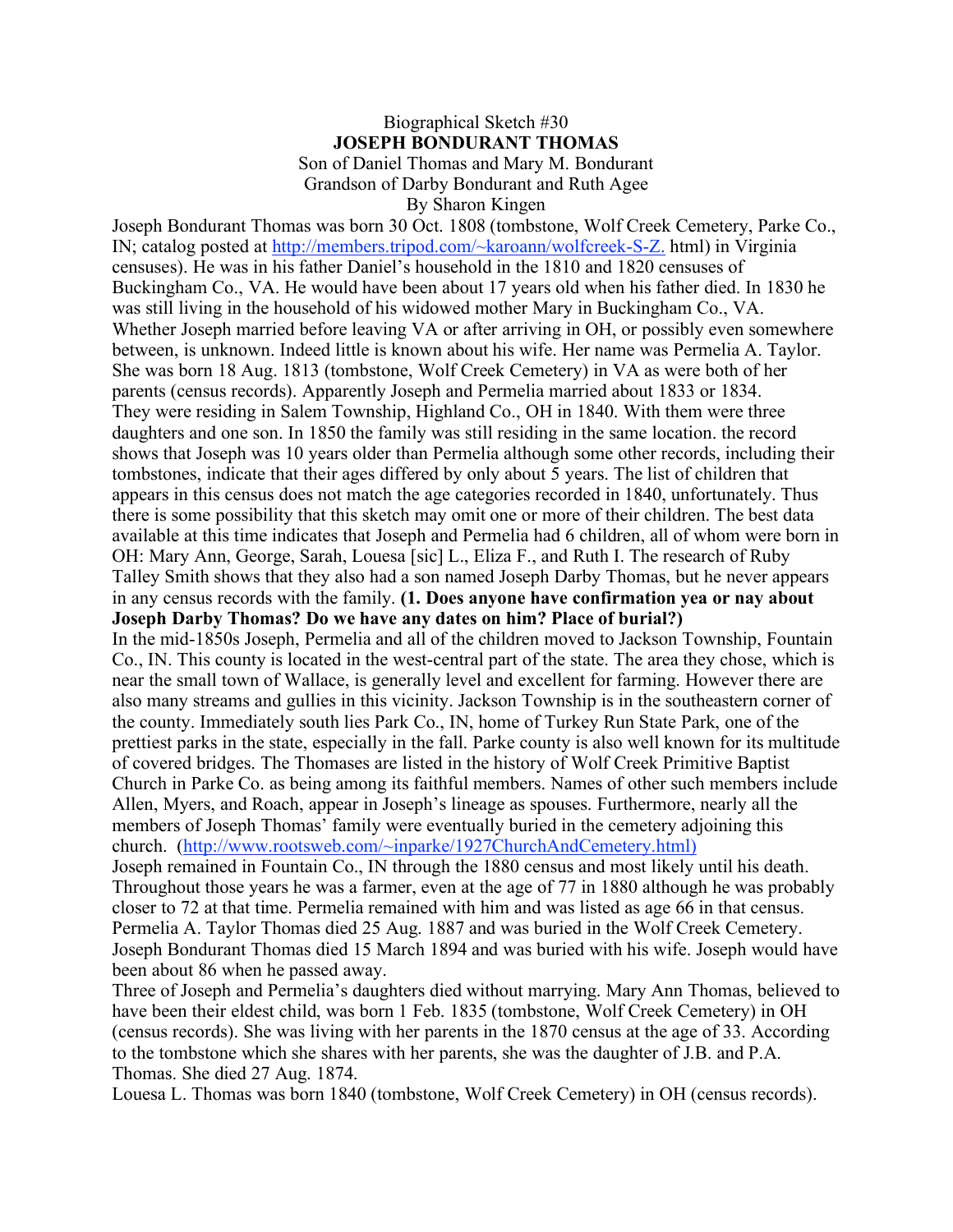She died in 1893.

Eliza F. Thomas was born, by calculation from age listed on her tombstone, on or about 6 Sept. 1846. Census records confirm that she was born in OH. These census records seem to show her as both Louesa and Eliza, so there is some question about her full name, but the tombstone shows her as Eliza F. Thomas. She died 13 Oct. 1868 and was buried in Wilf Creek Cemetery. She would have been about 24 when she died.

Additionally, their youngest daughter Ruth I. Thomas married in middle age and had no known children. She and Louesa remained with their parents through the 1880 census and probably cared for them until their deaths, although Louesa actually died before her father.

In 1900 Ruth I. Thomas married Josiah Allen. Ruth is shown in the marriage application as age 53, and the daughter of Joseph Thomas and Cornelia [sic] Taylor. Josiah was aged 58, the son of Isam Allen and Lidia Nolen or Wolen. Marriage records show that Josiah had first married 2 Aug. 1866 in Fountain Co., IN, Martha Summers. Then on 22 March 1894 he married Ella Beals. Thus his marriage to Ruth I. Thomas was his third. If he had any children by his two previous wives, they were grown and on their own by the time he married Ruth. In 1910 and 1920 censuses, Ruth and Josiah were living in Jackson Township, Fountain Co., IN. In 1910 Josiah was aged 61, born IN, father born KY, mother born VA. Ruth was 57. Curiously in this census Ruth reported that she had been married twice and that she had a surviving child. There is no confirmation of either in the existing records searched in preparing this sketch.

In 1920 Josiah Allen was 71 but still farming, and Ruth was 66. The catalog of tombstones in the Wolf Creek Cemetery shows that Ruth was born in 1852 and died in 1932. She and her sister Louesa are listed on the same stone. Perhaps the stone was prepared at the time Louesa died, and other members of the family decided it would be acceptable to use that plot since Josiah would most likely be buried with his first wife, or perhaps this was Ruth's preference. Whatever the thinking, she was buried under her maiden name rather than her married name of Allen. There is no evidence that Ruth and Josiah had any children. Josiah was also buried in the Wolf Creek Cemetery. His stone shows he was born 23 Sept. 1848, and died 23 Jan. 1939. He was over 90 when he died.

While only two of the children of Joseph Bondurant Thomas married and had children, one of these branches is quite large. The families of Sarah P. "Sally" Thomas and George V. Thomas will be presented in separate biographical sketches.

**Editor's note**: Ruth and Josiah Allen died after death certificates were being kept in IN. Examine both of theirs, and his for the existence of children. There probably was a weekly newspaper published in Fountain or Parke Cos., look there for obituaries of members of the Thomas family. One repository in IN is the headquarters for the IN Newspaper Project, sponsored by the Library of Congress. It is here microfilms of the many small weekly papers can be found. Perhaps the census response attributed to Ruth was made by her husband; he HAD been married twice [before] and may have had at that time a surviving child.

#### **PETER BONDURANT**

Mrs. Charles H. Bounds, 309 Cedar Crest, Apt. D, Tuscaloosa, AL 35401-3256, found this on line in an index to Henrico Co., VA, County Court cases. "PETER BONDURANT vs. FRANCES CLAY, 1713."

"This confused me! who was this?" she asked.

**Editor's note**: I think the actual entry was "John Peter Bondurant" and the case was his attempt to collect money from the widow for treatment of her late husband.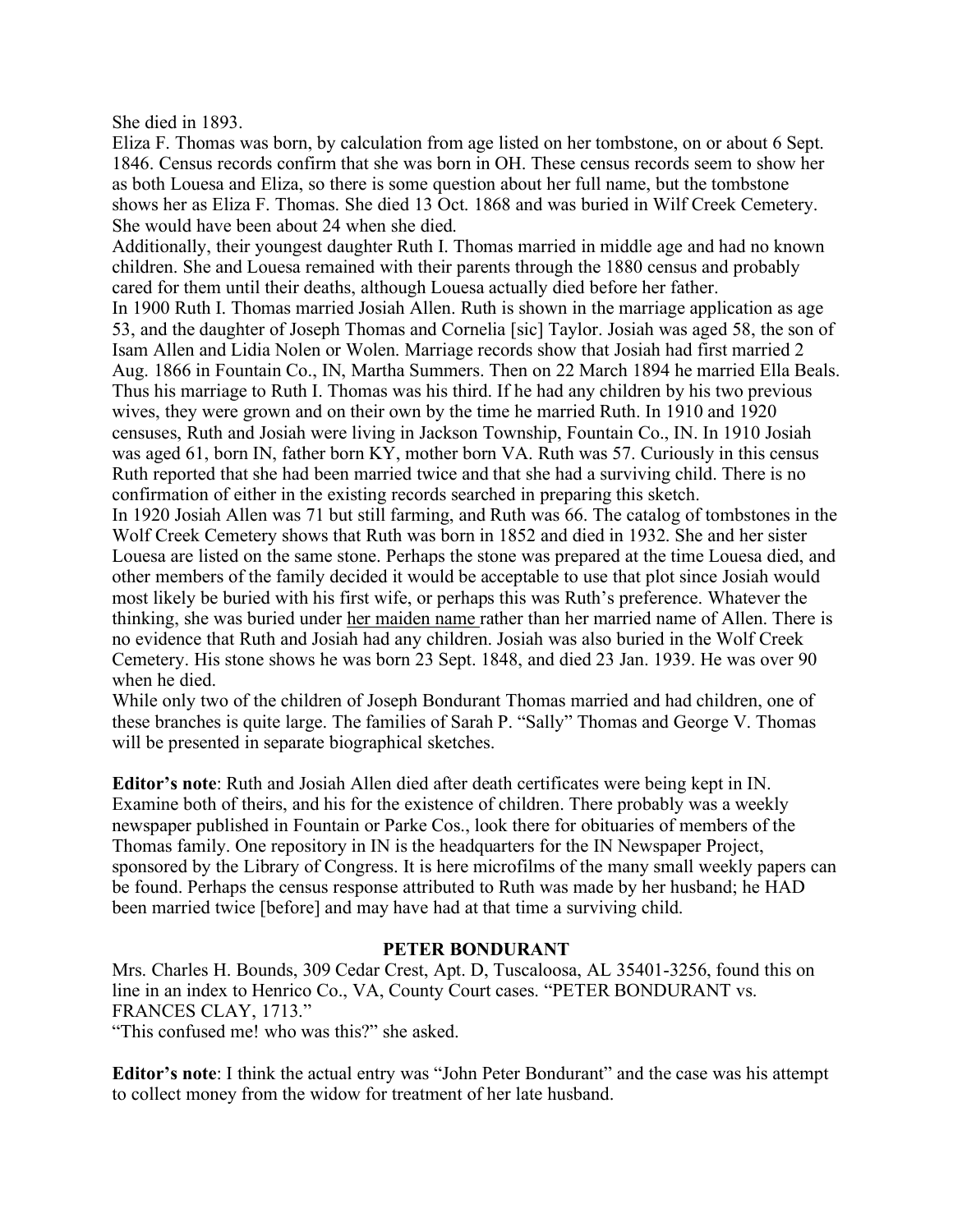### **DARBY ENROUGHTY / ENROTY**

Mrs. C.H. Bounds, address above, asks "Do you think Darby Enroughty, son of older man of the same name, might have been a grandfather of Darby Bondurant? I think I found a record of his [Enroughty] marriage to a Tanner.

**Editor's note:** I've not seen this surname before. Have you further records on an Enroughty-Tanner marriage? It may have occurred in the late 1600s before Jean Pierre arrived. In *Cavaliers and Pioneers, Abstracts of VA Land Patents and Grants, 1666-1695*, by Nugent, page 175, is found the claim for 7351 acres, Henrico Co. on the north side of James River, filed 15 March 1676 near Shoccores Creek ... for transportation of 122 persons. Included in these transportees was DARBY ENROTY. So Darby was probably a recent arrival to the colony of VA. There is no other person of a similar surname mentioned in the VA Land Patents through 1749.

If Enroty were an indented servant, once his term of service was completed, he would have been free to move out of the colony or return to Britain. You would presume that Enroty's name would appear in later VA records had he remained in the colony.

#### **JAMES MOONEY / MONEY**

Richard Cosby of Poway, CA, made my day with his note: "The article 'David Bondurant Was With Daniel Boone,' you state [that] 'In 1768 with John Findlay as his guide, Daniel and four others ....'

One of those four others was a man named James Mooney, also known as James Money. His granddaughter Drucilla Money married my great great grandfather Charles Cosby in Marietta, IN. James Money, my 4 x great grandfather is buried in a marked grave in Green Co., KY, where he settled on a farm still owned by a descendant, also named James Money. Their immigrant ancestors were Huguenots named MONNETT. An interesting sidelight!"

The Cosbys missed the KY meeting to welcome a new grandson Jamison Allen Damiano, born 15 Aug. 2005 to Todd and Kirsten Cosby Damiano.

#### **GEORGE D. BONDURANT**

Ruby Smith found on microfilm at KY Archives, this tidbit on the son of Joseph Bondurant, Jr., great grandson of Jean Pierre.

Shelby Co., KY, Court Order Book 7, 1821-1824, page 254.

"On motion of GEORGE D. BONDURANT, Ordered that he have leave to keep a Tavern at his own house in Shelby county for the Term of one Year from the date hereof."

#### **JOAN V. BONDURANT**

Mr. Fred Cruckson, Fon du Lac, WI, e-mail: Happyliontamer@prodigy.net, asks if anyone can tell him more about Joan V. Bondurant, who published a book *Sketches of India*, based on her experiences in India during 1944-1945.

"I have a copy of this book," he wrote, "and I am trying to learn more about its author. Apparently Joan was a friend of my great-aunt Helen Fisher Cruckson; Helen was a school teacher in AZ and CO during 1900-1940. I do not know whether Bondurant was Joan's maiden or married name."

**Editor's note**: Do any of you know more about Joan?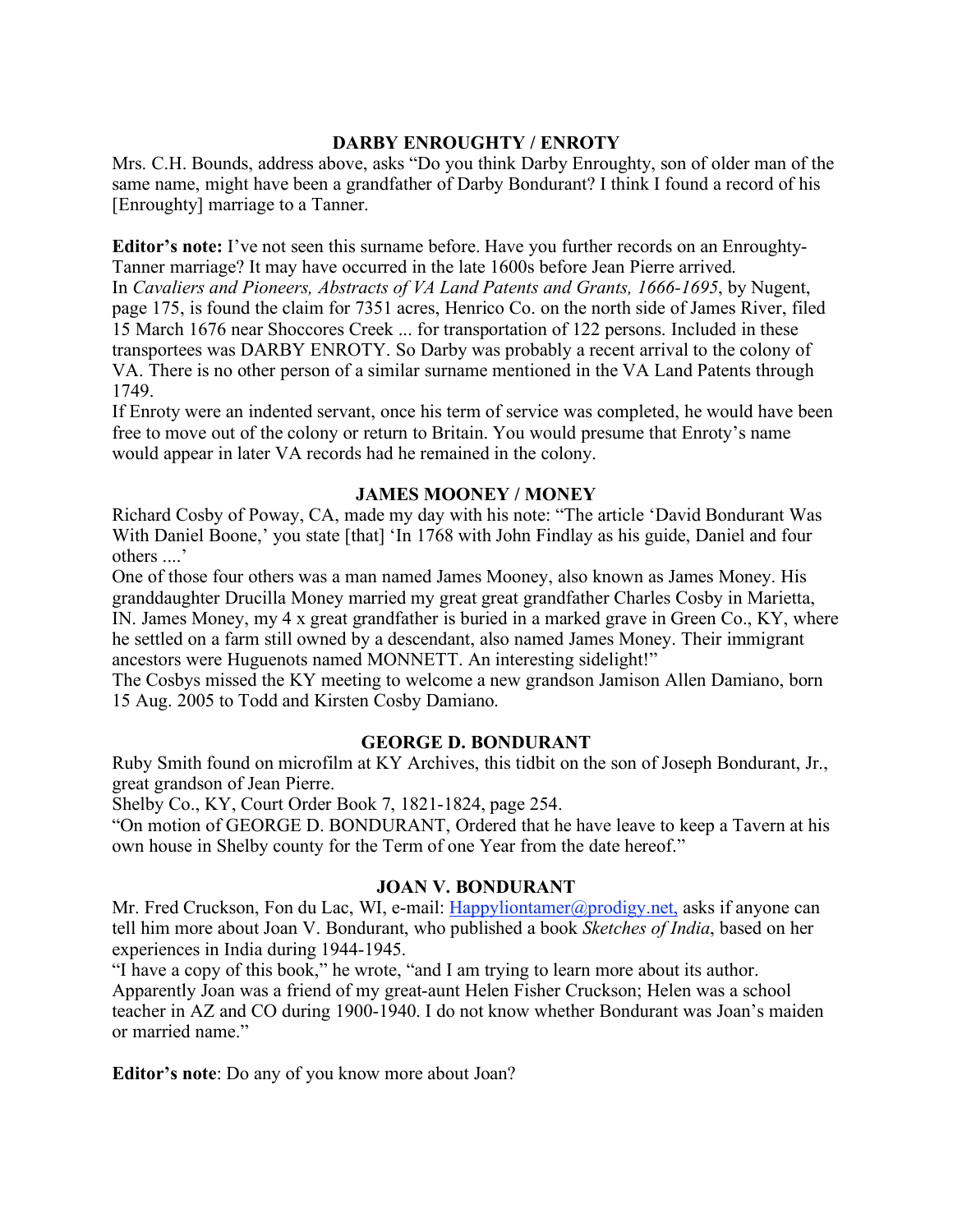#### **GEORGE W. BonDURANT**

The *Farmville* [VA] *Herald* in May 1984 announced that this man (of Elizabeth City, NC) would hold special services at the Farmville Church of Christ.

*BonDurant is originally from East Canton, PA, of Huguenot ancestry. He was educated in the public schools of MD and PA, and then attended Columbia University, Cincinnati Bible College, Emory University and George Washington University.*

*He founded Atlanta Christian College, East Point, GA, in 1937, and served as president until 1948. In Sept. 1948 he founded Roanoke Bible College, Elizabeth City, NC, and has continued as president until the present [1984]....*

*In a recent article in the Christian Standard, Ralph Kinney Bennett, Senior Editor in the Reader's Digest, Washington, D.C., Bureau, wrote of his personal acquaintance with BonDurant:*

*He is an exemplar of what I would call humble scholarly excellence. He exalts the word 'teacher.' Through him I have seen what an awesome weapon is an organized mind and disciplined learning in the cause of the Gospel – especially when tempered with an utter understanding that, as the poet says, 'only God is great.' He has good manners, a classic clarity, and plainness of speech, and the most amazing capacity for listening. The serenity of his Christian intelligence has inspired and strengthened me many times.*

Ruby Talley Smith, who sent this notice, added George W. BonDurant's line as well: GEORGE NAPOLEON BONDURANT, born 9 June 1836, died 31 May 1919. He married Nancy Wilson, daughter of William Wilson and Sarah Givens McClure on 2 Sept. 1863. Nancy was born 6 Oct. 1834, died 25 Oct. 1880. Their children were:

Sarah Florence, born 3 July 1864 at Washington, IL, died 10 oct. 1937 Washington, DC, never married, resided at Mt. Rainier, MD.

Mary Jane, born 27 Jan. 1866 Washington, IL, died 3 May 1895.

Isaac Sutton, born 19 Sept. 1867, died 17 May 1955

Ella Belle, born 6 Oct. 1869 Washington, IL, died 29 April 1942 Decatur, IL

Edgar Hamilton, born 30 Sept. 1871 Washington, IL, died 9 Feb. 1957. He married Lucy Ellen Miller 7 Nov. 1917.

William Wilson, born 7 Sept. 1873 Washington, IL

Lucia Ames, born 18 Sept. 1875 Washington, IL, died 24 Sept. 1875.

ISAAC SUTTON BONDURANT (1867-1955) married Cora Belle Huddleston 13 Feb. 1895. She was born 16 July 1869, died 7 Dec. 1917. their children were: Frances M. born about 1896 Edgar Hale born about 1899.

ELLA BELLE BONDURANT (1869-1942) married Elmer A. Harroun 18 June 1891, and had these children: Owen Harroun Mary Bernice Harroun.

WILLIAM WILSON BONDURANT married Helen Mary Lawrence, daughter of William Thomas Lawrence and Julia Adelia Spaulding on 22 Nov. 1911. Helen was born about 1885. Their children were: George William born about 1915 Julia M. born about 1919.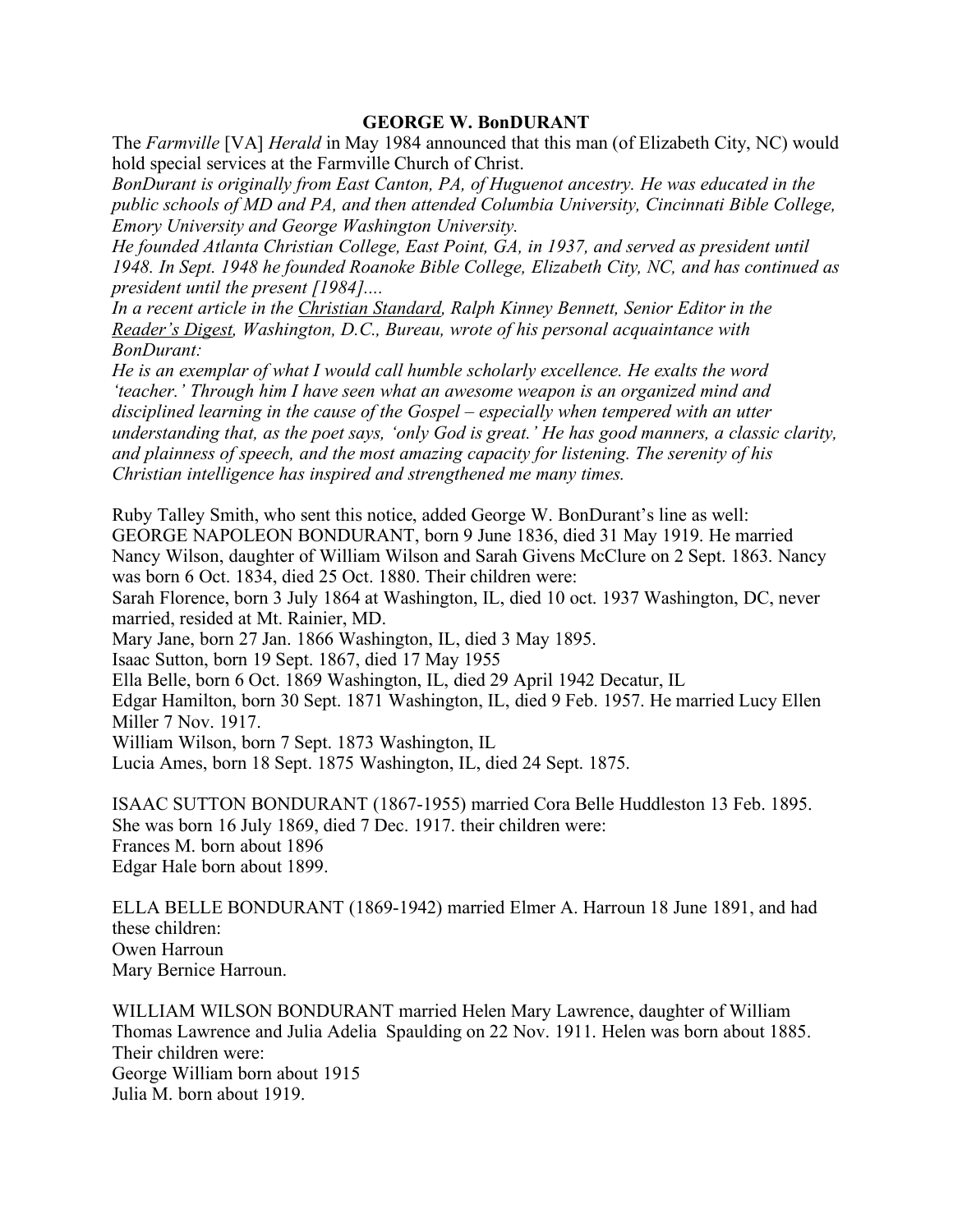GEORGE WILLIAM BONDURANT, born about 1915, married Sarah Lou Presley, and had a daughter Sarah Elizabeth Bondurant.

### **HOWARD S. BONDURANT**

Ruby Talley Smith copied this obituary from the *Farmville* [VA] Herald 10 July 1990: Graveside services were held for Howard S. Bondurant, 80, formerly of Farmville, died Friday, July 6, 1990 in a Keysville nursing home. He was born April 28, 1910 in Prince Edward Co. [VA], a son of the late Elmo Alonza and Lydia Hixon Bondurant. Mr. Bondurant was a retired farmer and member of the Cumberland Presbyterian Church. He is survived by a sister Mary Hixon Bondurant Pendleton of Landover Hills, MD.

This is Mr. Bondurant's lineage, as contributed by Mrs. Smith:

CLIFFORD ALONZO BONDURANT, born 15 Feb. 1845, died before 1900, married Mary Page (Mollie) McCraw, born about 1846. She may have been formerly the wife of a Wilkerson or Wilkinson.

Clifford was seen in 1870 Prince Edward Co., VA, census living alone. He served as Private in Company K, 3rd VA Cavalry, C. S. A. Their children:

Marda Myrtis born Aug. 1873

Georgia born about 1876

Pearl Honey born about 1878, teacher

Elmo Alonza born 28 May 1880 Prince Edward Co., VA, died 1961

Roy Sidney born 20 Dec. 1882, married Mary N. \_\_ about 1912. Son Roy Sidney, Jr. born 1914. Richard S. born about 1887.

ELMO ALONZA BONDURANT (1880-1961) married Lydia (also shown as Sylvia) Hixon born 1887, died 1978. Their children:

Howard S. born 28 April 1910, Prince Edward Co., VA, died 6 July 1990, Keysville, VA. Mary Hixon born about 1912, married Pendleton.

Elmo C. born 26 Nov. 1913, died 26 Jan. 1983, married Hazel Walden Wilkerson born 3 June 1919, died 11 April 1999.

#### **MARY BONDURANT**

Eve Mayes found a photograph of "Mary Bondurant" on the web site of Joe Bott, at DeadFred.com. He responded that the photograph of the woman was taken on the campus of Salem College, Winston-Salem, NC, in 1908. Perhaps some one of you can identify which Mary Bondurant this is.

#### **THOMAS LOGWOOD**

The ancestors of Mary Burton Logwood, first wife of John Parnell Bondurant I of Bedford Co., VA, were brought to mind by a recent article published in the *Magazine of VA Genealogy*, vol. 43, No. 3, Aug. 2005, pages 251-2, the will of Thomas Logwood of Buckingham Co., VA, found in Powhatan Co., VA, Will Book 6, pages 239-40. Signed 13 June 1809 in the presence of Anson Talley and Abram S. Wooldridge, the will was brought into court in Powhatan Co. 19 April 1821.

"This Instrument of writing purporting to be either a will or deed bequeathing or conveying property to Edmond Logwood for and during his life, and then to the heirs of his body forever was presented in court and Abraham [sic] S. Woodridge, one of the subscribing witnesses thereto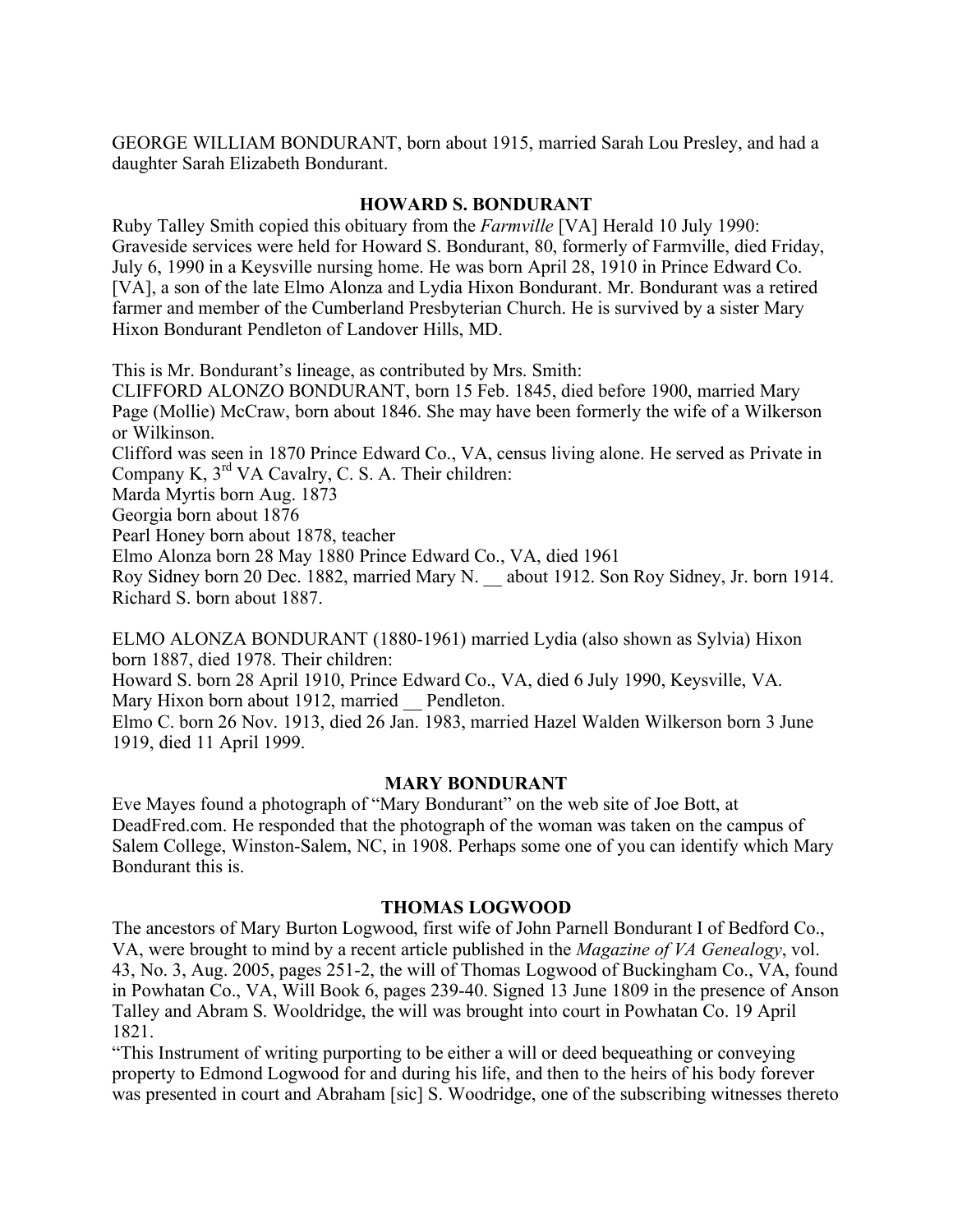was sworn ..."

Thomas Logwood "loaned" his brother Edmond Logwood during his lifetime, and after death to pass to Edmond's heirs: two tracts purchased from Edmond in Powhatan Co. of 1200 acres, conveyed by Edmond and wife to Thomas in a deed dated 18 July 1809 [sic – after signing of this document!], and the following Negroes purchased from Edmond on 13 June 1809: John, Reuben, Billy, Smith, Beoly, a boy, Daniel, Drury, Abraham, Luckey, Rosanna, Paterick, and Sam, and all of Thomas' stock, household and kitchen furniture, formerly Edmond's.

"Also I lend to him as before mentioned all the property of his that I have purchased and which is not mentioned in the instruments aforesaid Viz all the property he may yet be entitled to by my father's and mother's wills and which he has not received but it is the same property I this day purchased of him ...."

Thomas further specified that any later will he [Thomas] made was not to affect this property. According to Ackerly and Parker in *Our Kin*, pp. 217-19, Edmund Logwood and wife Jane Eke came from England and settled in present Chesterfield Co., VA, where Edmund died in 1775. His will signed 13 Jan. 1773, recorded in Chesterfield Co. Will book 2, page 295, mentioned these children:

Thomas (above and below) married 1<sup>st</sup> Ann Aiken, 2<sup>nd</sup> Mrs. Martha Minnis

Edmund (above) married Mary Dandridge of Powhatan Co., VA, and settled in Bedford Co., VA before the Revolution

William married Jane Walker of Chesterfield Co.

Archibald married Nancy Friend of Chesterfield Co.

Mary married Edmund Lockett of Chesterfield Co.

Elizabeth married \_\_ Chastain, a Huguenot of Manakintown, VA

Edith married Rev. Jeremiah Hatcher

Sarah

Mildred married William Wooldridge of Chesterfield Co.

Thomas Logwood and Ann Aiken were parents of Burwell Logwood who married Prudence Peyton of Albemarle Co., VA. Burwell died in 1863, Bedford Co., aged about 90 years. Burwell's youngest son Alexander H. Logwood married 1<sup>st</sup> Elizabeth Douglass and had 5 children: Nannie married R. Gilbert, Kitty, Mary Burton "May" married John Parnell "Jack" Bondurant [I], Eliza married A.W. Clayton, James married 1<sup>st</sup> Sarah J. Jennings, 2<sup>nd</sup> Caroline W. Penn.

Thomas Logwood built "Locust Hill," a home still standing in Bedford Co. near Otter Mill, and behind it is the family graveyard where Mary Burton Logwood Bondurant was buried beneath a fieldstone marker protected by a giant boxwood. Thomas served as High Sheriff of Bedford Co., and died Sept. 10, 1821.

## **PRINCE EDWARD DISTRICT COURT, VA**

These are various Bondurant entries found in *Virginia's District Courts, 1789-1809, Prince Edward District*, which Eve and I abstracted in 1991, a book that is now out of print. The District Court sat in Farmville, VA, Prince Edward Co., where the original minute book was lodged. It covered cases on appeal from county courts in Buckingham, Charlotte, Cumberland, Halifax, and Prince Edward th Cos. The District Court system was superceded by the Superior Courts of Law in 1808.

BENJAMIN BONDURANT of Buckingham Co. Execution 4-10-1805, Benjamin, assignee vs. Randolph Jefferson. Another execution 9-11-1805 against the same defendant.